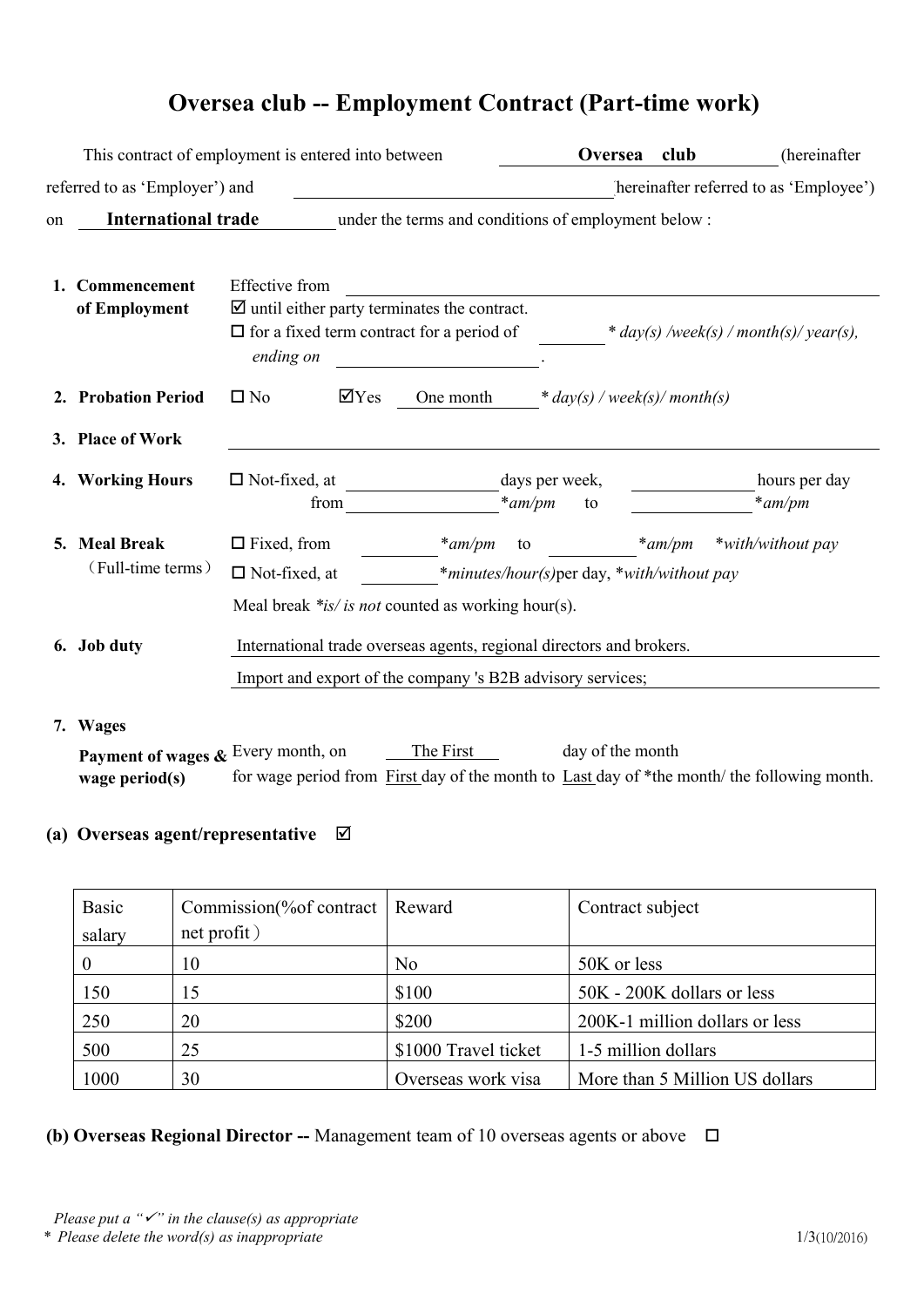| <b>Basic</b> | Overseas agent team  | Managers $(\% )$ | <b>Bonus</b>                 | Contract subject               |
|--------------|----------------------|------------------|------------------------------|--------------------------------|
| salary       | commission(%of       |                  |                              |                                |
|              | contract net profit) |                  |                              |                                |
| 200          | 10                   |                  | Double pay in the end of     | Under 500K USD                 |
| 250          | 15                   |                  | year                         | 500K-1 million dollars or less |
| 500          | 20                   | 3.5              |                              | 1-5 million dollars or less    |
| 1000         | 25                   | 4                | Year-end bonus (or dividend) | 5-10 million dollars           |
| 2000         | 35                   |                  | + Social insurance in local  | More than 10 million US        |
|              |                      |                  | countries                    | dollars                        |

**Note:**According to the cumulative monthly sales of part-time overseas agents and Regional Director, if two consecutive months without performance, the basic salary will be canceled.

### **C Overseas Broker**

Commission rebates 30%(Only)

| 8. Holidays                                                                                                                                                                                                                                                                            | The Employee is entitled to statutory holidays as specified in the Employment Ordinance.                                                                                                                                                                                      |  |  |  |
|----------------------------------------------------------------------------------------------------------------------------------------------------------------------------------------------------------------------------------------------------------------------------------------|-------------------------------------------------------------------------------------------------------------------------------------------------------------------------------------------------------------------------------------------------------------------------------|--|--|--|
| 9. Termination of<br><b>Employment</b>                                                                                                                                                                                                                                                 | A notice period of $\frac{10 \text{ days}}{4 \text{ sys}}$ * $\frac{day(s)}{week(s)}$ month(s) or an equivalent amount of<br>wages in lieu of notice (notice period not less than 7 days).                                                                                    |  |  |  |
| Contract                                                                                                                                                                                                                                                                               | During the probation period (if applicable) :<br>- within the first month : without notice or wages in lieu of notice                                                                                                                                                         |  |  |  |
|                                                                                                                                                                                                                                                                                        | after the first month : a notice period of one week $*day(s)/weak(s)/month(s)$<br>or an equivalent amount of wages in lieu of notice (notice period not less than 7 days).                                                                                                    |  |  |  |
| 10. Work Arrangements $\Box$ The Employee is required to work when Non-vacation leave or above is hoised. In addition<br>During Non-vacation to wages, the employee is entitled to *Non-vacation leave / travelling allowance at<br>% of normal wages.<br>S<br>or<br>leave (Full time) |                                                                                                                                                                                                                                                                               |  |  |  |
|                                                                                                                                                                                                                                                                                        | $\Box$ The Employee is not required to work when Non-vacation leaveor above is hoisted and no<br>wages will be deducted during the period. The Employee is required to resume duty if the<br>Non-vacation leave is lowered not less than hours before close of working hours. |  |  |  |
| 11. Others                                                                                                                                                                                                                                                                             | The Employee is entitled to all other rights, benefits or protection under the Employment<br>Ordinance, the Minimum Wage Ordinance, the Employees' Compensation Ordinance and any                                                                                             |  |  |  |

#### **Remarks**

1. This paper is drafted with reference to the Employment Contract of Labour Department for continuous contract of employment by the same employer for one year or more, with at least 18 hours worked in each week.

other relevant Ordinances.

2. The Employment Ordinance is the main piece of legislation governing conditions of employment in China.